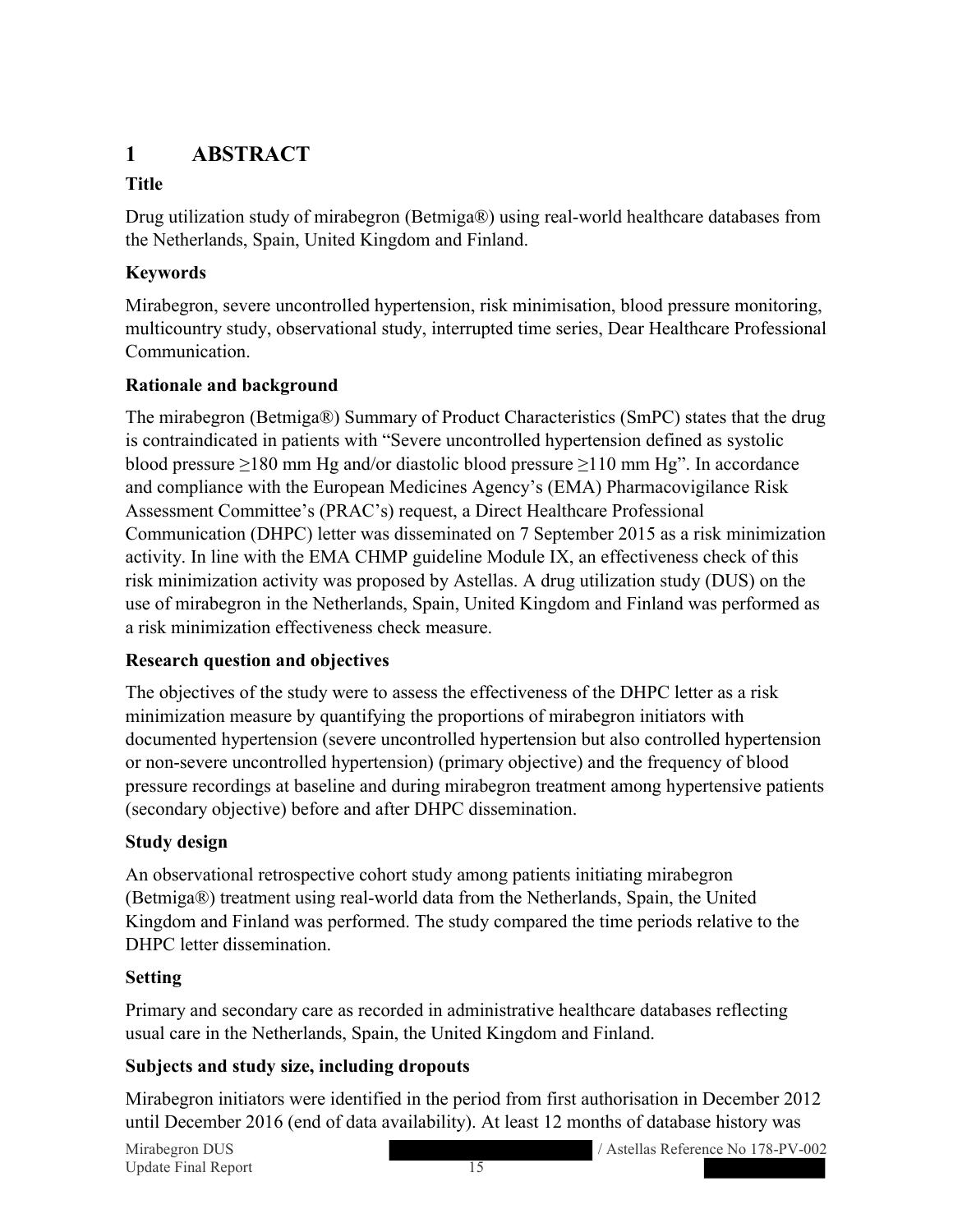required which led to a total study population of 52,291 patients (3% excluded because of insufficient history): 7,762 from the Netherlands (3% excluded), 20,159 from Spain  $\leq 0.5\%$ excluded), 17,980 (9% excluded) from the United Kingdom and 6,390 (3% excluded) from Finland.

#### **Variables and data sources**

Patient characteristics were assessed at the index date. Hypertension status at index date was assigned based on diagnoses of and treatment for hypertension and diastolic and systolic blood pressure (DBP and SBP) measurements. The frequency of blood pressure recordings was assessed prior to and during mirabegron treatment among initiators with hypertension at index date and compared with the frequency among initiators without hypertension.

The study was conducted utilizing the PHARMO Database Network (PHARMO) from The Netherlands, the Sistema d' Informació per al Desenvolupament de la Investigació en Atenció Primària database (SIDIAP) from Catalonia (Spain), the Clinical Practice Research Datalink (CPRD) from the United Kingdom and the National registers and electronic medical record (EMR) data from Finland. These countries were chosen based on uptake of mirabegron and availability of linked prescription and blood pressure data.

### **Results**

In all participating countries the proportions of mirabegron initiators with severe uncontrolled hypertension were low prior to DHPC dissemination (overall 145/29,799=0.49%). Observed proportions with severe uncontrolled hypertension after DHPC dissemination were also low (overall 124/21,062=0.59%). In the Netherlands, post-DHPC there was a lower proportion of patients with severe uncontrolled hypertension (0.61% pre-DHPC, 0.26% post-DHPC, *p*=0.053). In Spain and United Kingdom, pre-and post-DHPC proportions with severe uncontrolled hypertension were similar while in Finland there was a higher post-DHPC proportion of patients with severe uncontrolled hypertension (1.05% pre-DHPC, 1.60% post-DHPC,  $p=0.022$ ). For non-severe uncontrolled hypertension, a lower proportion was observed post-DHPC in the Netherlands (15.84% pre-DHPC, 13.80% post-DHPC, *p*=0.038). In the Spanish database, a tendency toward a decrease in the proportion of patients with nonsevere uncontrolled hypertension was observed after DHPC dissemination (12.54% pre-DHPC, 11.38% post-DHPC, ( $p=0.071$ ). In the United Kingdom dataset, or in Finland except for the severe uncontrolled hypertension status, there was no association of DHPC dissemination and the proportion of mirabegron initiators with any hypertension status.

Blood pressure values at mirabegron initiation were available for 37% of patients pre-DHPC in the Netherlands, 55% in Spain, 56% in the United Kingdom and 29% in Finland and this changed little after DHPC dissemination. In all four countries a statistically significant yet marginal decrease in the median frequency of blood pressure recordings during mirabegron treatment was observed when periods before and after DHPC dissemination were compared.

#### **Discussion**

Mirabegron DUS / Astellas Reference No 178-PV-002 Update Final Report 16 The use of mirabegron by patients with severe uncontrolled hypertension is uncommon, reflecting the low prevalence in the population but also suggesting that current labelling